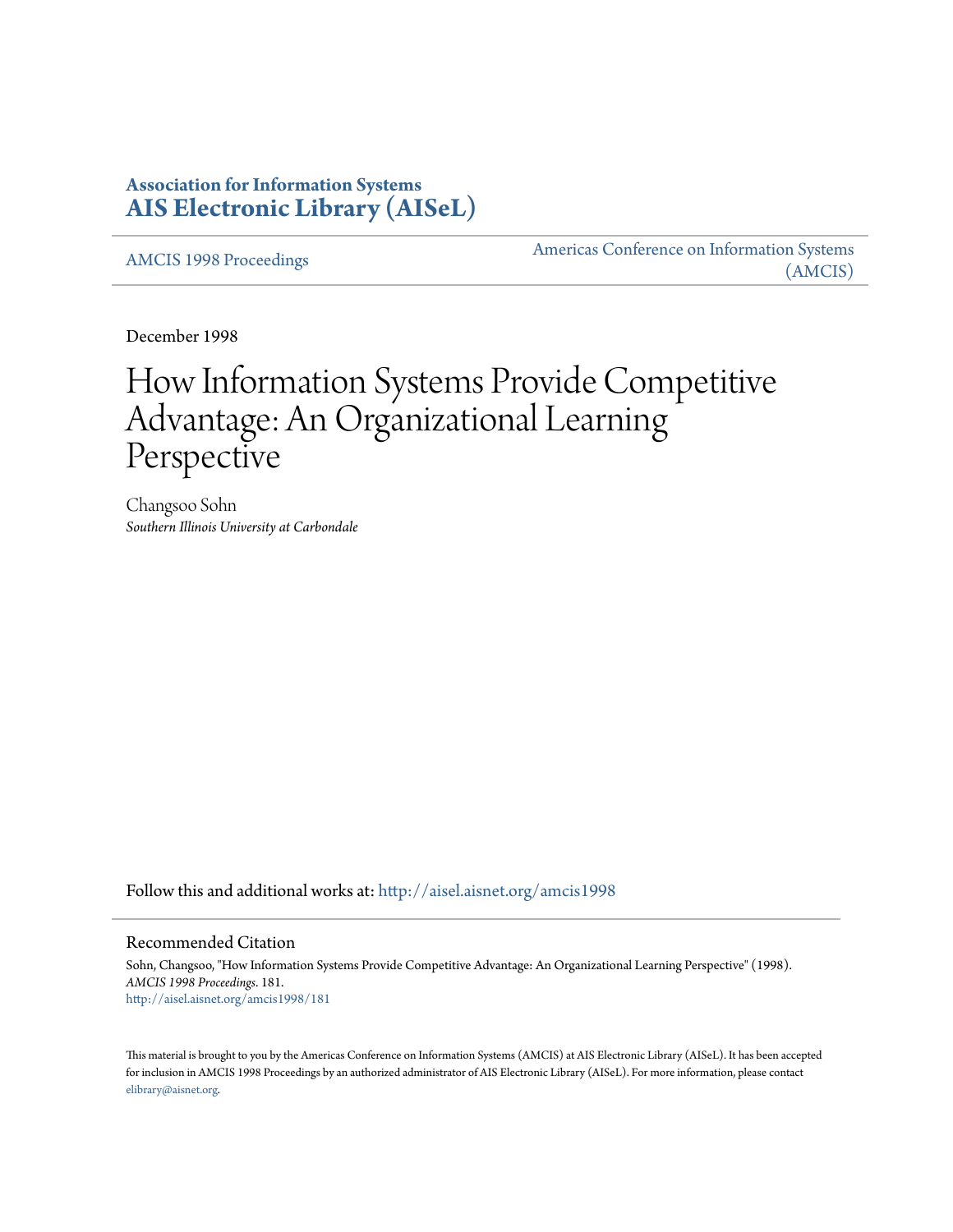# **How Information Systems Provide Competitive Advantage: An Organizational Learning Perspective**

## **Changsoo Sohn**  Department of Management Southern Illinois University at Carbondale

#### **Abstract**

*This study explains how information systems provide competitive advantage in terms of organizational learning. Competitive advantage is based on organizational capabilities. Organizational capabilities are produced by organizational learning processes. Organizational learning processes obtain knowledge from information systems, interpret, distribute to the organization, and memorize the knowledge. During the iterative processes, knowledge may be unlearned, enhanced by the higher level knowledge acquisition processes, or used to produce organizational capabilities. In addition, organizational learning influences information systems and vice versa. Meanwhile, information systems are regarded as composite resources for competitive advantage.*

#### **Introduction**

To obtain competitive advantage, most companies should have unique resources and capabilities. According to the resourcebased theory, resources indicate any available factors of a firm that satisfy the four conditions; value, heterogeneity, immobility, and no strategic substitute (Amit and Schoemaker, 1993; Mata et al., 1995; Andreu and Ciborra, 1996; Grant, 1991). However, resources themselves cannot provide competitive advantage. Resources should be combined with capabilities, especially organizational capabilities. Organizational capabilities are the outcome of knowledge integration or the product of learning processes (Ulrich and Lake, 1990; Collis, 1994; Grant, 1996; Moingeon and Edmondson, 1996).

On the other hand, O'Brien (1993) and Burstein (1986) take five components of information systems: people resources, hardware resources, software resources, data resources, and information products. *People* have competencies (Lado and Wilson, 1994). Effective and strategic use of information technology by people who have competencies is a way to obtain competitive advantage (Kettinger, et al., 1994; Clemons, 1991). Generally, information technology implies *hardware* and *software resources*. Information technology can provide competitive advantage (Mata et al., 1995). Changing switching costs by information technology can also be a cause to provide competitive advantage (Adcock et al., 1993). *Data and information* are critical resources for competitive advantage (Nanda, 1996; Gopal and Gognon, 1995; Skyrme, 1995). Thus, information systems can be regarded as composite resources to provide competitive advantage.

By the way, most studies do not account for the process how information systems, as composite resources, provide competitive advantage. They analyzed only the relationship between capabilities and competitive advantage or between information systems and competitive advantage, respectively. They regard information systems and capabilities as sources for competitive advantage on the same level. They do not elaborate on the relationship between capabilities and information systems.

#### **Framework and Definitions**

Figure 1 shows the relationship among information systems, organizational learning, organizational capabilities, and competitive advantage. Each component of information systems provides organizational learning processes with knowledge. Through learning processes, the organization can have capabilities. The capabilities are underlying source of competitive advantage. At the same time, organizational learning influences information systems and vice versa.

Literature shows that organizational learning implies three common ideas. The first idea is that the organization acquires knowledge and skills through learning processes. Most definitions refer to skills (Prahalad and Hamel, 1990; Henderson and Lentz, 1996) and knowledge or information (Henderson and Lentz, 1996; Smolowitz, 1995; Fiol and Lyles, 1985) as the output of organizational learning. The second idea is that organizational learning is related with information systems. Schroeder and Congden (1995) and Prahalad and Hamel (1990) imply that organizational learning is enhanced by information systems, especially information technology. The third idea is that the organization gets benefits from learning. Organizational learning provides the organization with advantage to understand and realize the new opportunities (Pollalis, 1996; Schroeder and Congden, 1995). From literature review, organizational learning for this study can be understood by the processes to accumulate knowledge or skills through the information systems, so that those processes can influence organizational performance and subsequently bring about competitive advantage.

Organizational learning has four processes; knowledge acquisition, information distribution, information interpretation, and organizational memory (Huber, 1991). *Knowledge Acquisition* means the process to get information or knowledge. *Information*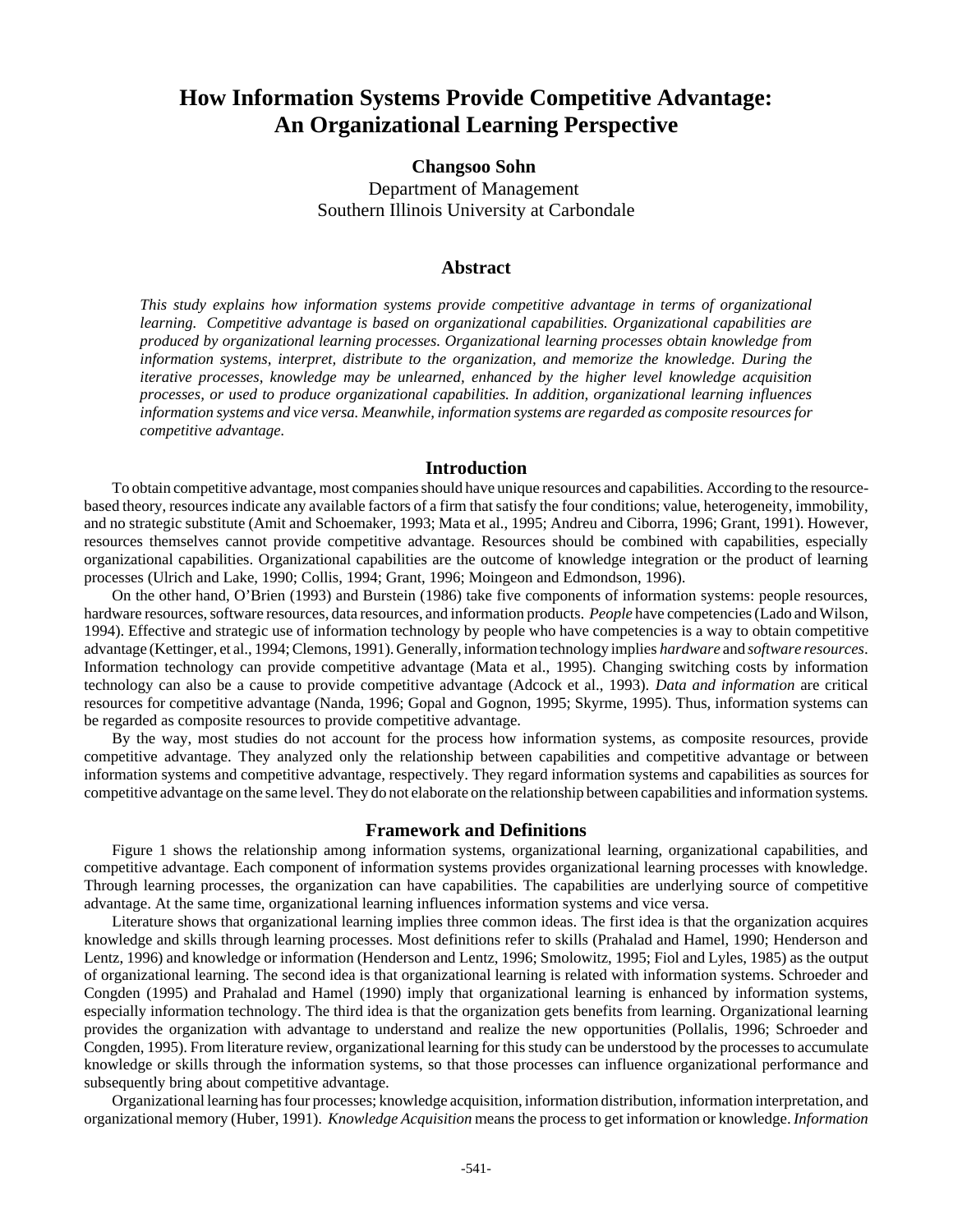

**Figure 1. Relationship among Information Systems, Organizational Learning and Competitive Advantage**

*distribution* refers to the process that information is spread and shared by the organization members. *Information interpre-tation* is the process that distributed infor-mation is understood. Finally, *organizational memory* indicates the way that information or knowledge is stored, so that it can be retrieved later.

#### **Information Systems and Organizational Learning**

Information systems influence organizational learning processes directly or indirectly, while organizational learning provides opportunities to improve existing information systems. Information systems influence organizational structure and culture. Changes in organizational structure and culture influence organizational learning processes. This is indirect influence. Learning at the centralized structure is relatively slow, compared with that at the decentralized structure (Nicolini and Meznar, 1995). Romme (1996) says that structure is composed of team and hierarchy. Teams are the key learning units to produce and understand new information, while hierarchies process and store learning results. Therefore, information systems influence the structure. The structure facilitates organizational learning. On the other hand, organizational culture refers to "internal ideologies and pattern of behavior" that encourage or discourage employees to learn (Nicolini and Meznar, 1995). Information systems may change organizational culture positively or negatively. In positive culture, employees are encouraged to learn and ready to accept new information or strategies. But, in negative culture, it is difficult to expect smooth learning and successful implementation of strategies. Regardless of direct or indirect influence, organizational learning is affected by information systems. The advanced information technology enhances the *knowledge acquisition* speed, increases the amount of information, and varies the methods to collect knowledge. DSS or richer media facilitate *information interpretation* processes (Balasubramanian, 1995). Since information interpretation processes rely on its own organizational schema, new schema by the acquired knowledge may produce different interpretation from existing understanding. Information systems influence *information distribution* processes by expanding boundaries such as geographical boundary, psychological distance, and so on. All the knowledge during those processes stores in *organizational memory*. Information systems improve capacity and speed to memorize and retrieve stored knowledge.

On the other hand, organizational learning provides opportunities to improve the existing information systems. Through learning processes, the organization recognizes new needs for the existing information systems and requests to improve the information systems. The requests may be new trends which information systems should follow. The system developers reflect the user requirements, improve information systems, and adapt it to the organization. Those processes improve the information systems, enhance organizational learning, and accumulate and update organizational memory.

#### **Organizational Learning Processes**

Organizational learning has a role to transform resources into organizational capabilities. The acquired knowledge from information systems is processed by the information interpretation process. Newly interpreted knowledge becomes common knowledge in an organization by spreading out to the entire organization. Distributed knowledge is acquired by the higher-level